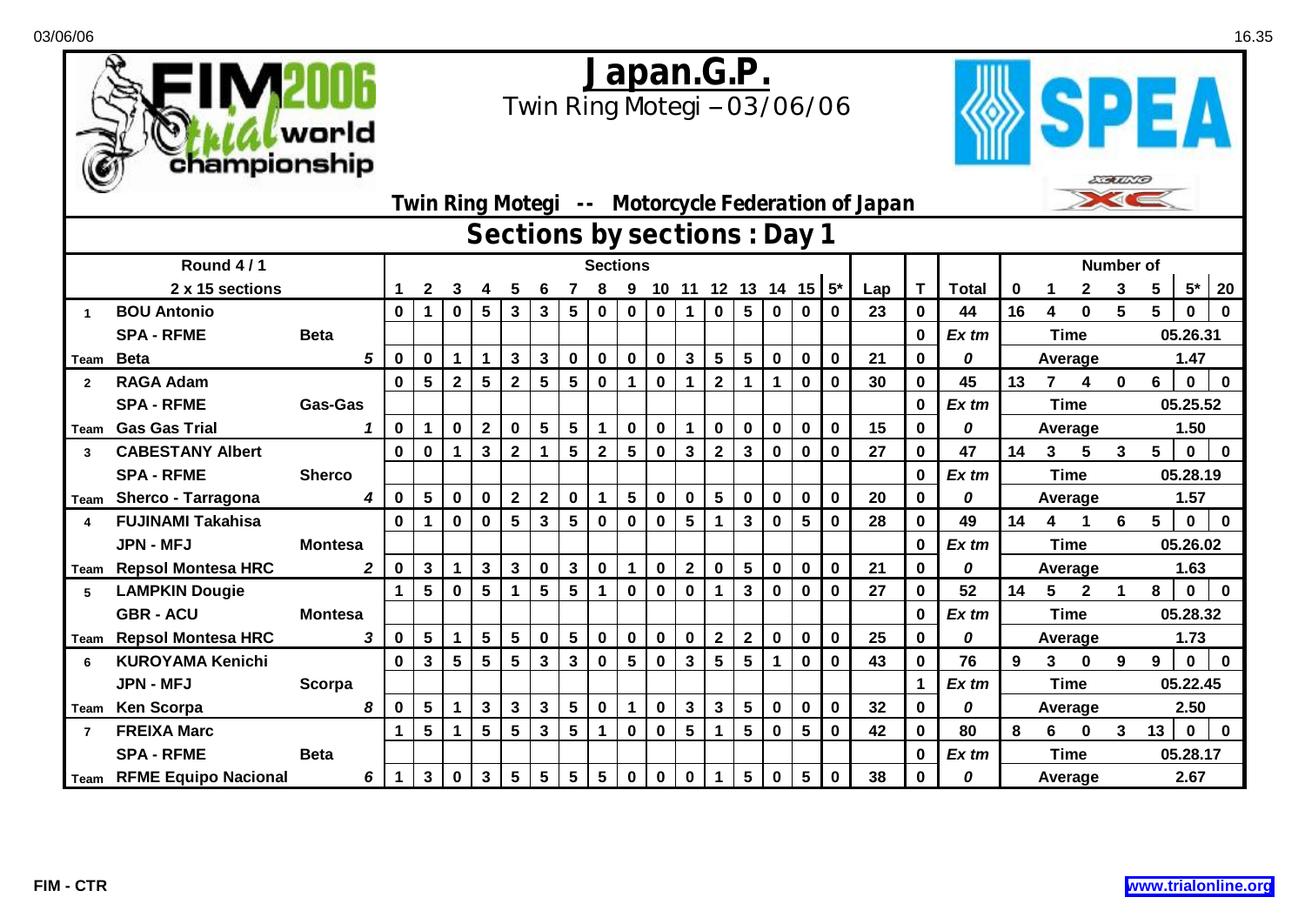



| Twin Ring Motegi -- Motorcycle Federation of Japan |                                     |                 |    |                         |                 |                         |                 |                 |                         |                 |              |                |                 |                         |                 |                 |                 |                   |             |     | ⋙⋖⋐⋖           |                  |                |              |              |              |          |              |          |  |  |  |
|----------------------------------------------------|-------------------------------------|-----------------|----|-------------------------|-----------------|-------------------------|-----------------|-----------------|-------------------------|-----------------|--------------|----------------|-----------------|-------------------------|-----------------|-----------------|-----------------|-------------------|-------------|-----|----------------|------------------|----------------|--------------|--------------|--------------|----------|--------------|----------|--|--|--|
|                                                    | Sections by sections : Day 1        |                 |    |                         |                 |                         |                 |                 |                         |                 |              |                |                 |                         |                 |                 |                 |                   |             |     |                |                  |                |              |              |              |          |              |          |  |  |  |
|                                                    | Round 4/1                           | <b>Sections</b> |    |                         |                 |                         |                 |                 |                         |                 |              |                |                 |                         |                 |                 |                 |                   |             |     |                | <b>Number of</b> |                |              |              |              |          |              |          |  |  |  |
|                                                    | 2 x 15 sections                     |                 |    |                         | 2               |                         |                 |                 |                         |                 |              | 9              | 10              | 11                      |                 |                 |                 | 12 13 14 15 $5^*$ |             | Lap |                | <b>Total</b>     | 0              |              | $\mathbf{2}$ | 3            | 5        | $5^*$        | 20       |  |  |  |
| 8                                                  | <b>BLAZUSIAK Tadeusz</b>            |                 |    | 0                       | $5\phantom{.0}$ | $\mathbf{3}$            | $\mathbf{3}$    | $\mathbf{3}$    | $5\phantom{.0}$         | 5               | 0            | 5              | 5               | 5                       | 0               | $5\phantom{.0}$ | $\mathbf 0$     | 3                 | $\mathbf 0$ | 47  | $\bf{0}$       | 87               | $\overline{7}$ | 4            | 0            | 6            | 13       | $\bf{0}$     | 0        |  |  |  |
|                                                    | <b>POL - PZM</b>                    | Scorpa          |    |                         |                 |                         |                 |                 |                         |                 |              |                |                 |                         |                 |                 |                 |                   |             |     | $\bf{0}$       | Ex tm            |                |              | <b>Time</b>  |              |          | 05.21.10     |          |  |  |  |
| Team                                               | Scorpa                              |                 | 11 | 0                       | $5\phantom{.0}$ | $\bf{0}$                | $\mathbf{3}$    | 5               | $\mathbf{3}$            | $5\phantom{.0}$ | $\mathbf{1}$ | $\mathbf 0$    |                 | $5\phantom{.0}$         |                 | $5\phantom{.0}$ |                 | 5                 | $\mathbf 0$ | 40  | $\mathbf 0$    | 0                |                |              | Average      |              | 2.90     |              |          |  |  |  |
| 9                                                  | <b>FAJARDO Jeroni</b>               |                 |    | 0                       | $\mathbf{3}$    | $\mathbf{3}$            | $5\phantom{.0}$ | 5               | 5                       | 5               | $\mathbf 0$  | 5              | 1               | $5\phantom{.0}$         | $5\phantom{.0}$ | $5\phantom{.0}$ | $\mathbf 0$     | 0                 | $\mathbf 0$ | 47  | $\mathbf 0$    | 88               | 9              | 3            | $\bf{0}$     | 5            | 13       | $\mathbf 0$  | $\bf{0}$ |  |  |  |
|                                                    | <b>SPA - RFME</b>                   | <b>Gas-Gas</b>  |    |                         |                 |                         |                 |                 |                         |                 |              |                |                 |                         |                 |                 |                 |                   |             |     | $5\phantom{1}$ | Ex tm            |                |              | <b>Time</b>  |              |          | 05.28.08     |          |  |  |  |
| Team                                               | <b>Gas Gas Trial</b>                |                 | 9  | $\mathbf 0$             | $5\overline{)}$ | $\bf{0}$                | $\mathbf{3}$    | $\mathbf{3}$    | $5\phantom{a}$          | $5\phantom{.0}$ | $\mathbf 0$  |                | 1               | $\mathbf{3}$            | $5\phantom{.0}$ | $5\phantom{.0}$ | $\mathbf 0$     | $\mathbf 0$       | $\bf{0}$    | 36  | 0              | 0                |                |              | Average      |              |          | 2.77         |          |  |  |  |
| 10                                                 | <b>OGAWA Tomoyuki</b>               |                 |    | $\mathbf 0$             | 5 <sup>5</sup>  | $\overline{\mathbf{5}}$ | $\mathbf{3}$    | 5               | 5                       | 5               | $\mathbf 0$  | 1              | $\mathbf 0$     | 5                       | $\mathbf{2}$    | $5\phantom{.0}$ | 1               | 3                 | $\bf{0}$    | 45  | $\mathbf 0$    | 100              | 5              | 3            | $\mathbf{3}$ | 5            | 14       | $\mathbf 0$  | $\bf{0}$ |  |  |  |
|                                                    | <b>JPN - MFJ</b>                    | Honda           |    |                         |                 |                         |                 |                 |                         |                 |              |                |                 |                         |                 |                 |                 |                   |             |     | 6              | Ex tm            |                |              | <b>Time</b>  |              | 05.26.45 |              |          |  |  |  |
| Team                                               | <b>HRC Club Mitani</b>              |                 | 19 | $\overline{\mathbf{5}}$ | $5\phantom{.0}$ | $\mathbf{3}$            | $\mathbf{3}$    | $\mathbf{3}$    | $5\phantom{.0}$         | $5\phantom{.0}$ | $\mathbf{2}$ | $\mathbf 0$    | $\mathbf 0$     | $\overline{\mathbf{5}}$ | $\mathbf{2}$    | $\sqrt{5}$      | $5\phantom{.0}$ | 1                 | $\mathbf 0$ | 49  | $\mathbf{0}$   | 0                |                | Average      |              |              |          | 3.13         |          |  |  |  |
| 11                                                 | <b>TANAKA Taichi</b>                |                 |    | 0                       | 5 <sub>5</sub>  | $5\phantom{.0}$         | $5\phantom{.0}$ | $5\phantom{.0}$ | $\overline{\mathbf{5}}$ | 5               | $\mathbf 1$  | $\mathbf{1}$   | $\mathbf 1$     | $\mathbf{3}$            | $5\phantom{.0}$ | $5\phantom{.0}$ | $5\phantom{.0}$ | $\sqrt{5}$        | $\mathbf 0$ | 56  | $\mathbf{0}$   | 112              | 3              | 4            |              | $\mathbf{2}$ | 20       | $\mathbf 0$  | $\bf{0}$ |  |  |  |
|                                                    | <b>JPN - MFJ</b>                    | Honda           |    |                         |                 |                         |                 |                 |                         |                 |              |                |                 |                         |                 |                 |                 |                   |             |     | $\mathbf{0}$   | $Ex$ tm          |                |              | <b>Time</b>  |              |          | 05.24.22     |          |  |  |  |
| Team                                               | <b>HRC Club Power Craft &amp; T</b> |                 | 16 | 5                       | 5 <sup>5</sup>  | $5\phantom{.0}$         | $5\phantom{.0}$ | 5               | $5\phantom{.0}$         | 5               | 5            | $\mathbf 0$    | 1               | $\mathbf{3}$            | $\mathbf{2}$    | $5\phantom{.0}$ | $\mathbf 0$     | 5                 | $\mathbf 0$ | 56  | 0              | 0                |                |              | Average      |              |          | 3.73         |          |  |  |  |
| 12                                                 | <b>DABILL James</b>                 |                 |    |                         | 5 <sup>5</sup>  | $5\phantom{.0}$         | 5               | 5               | 5                       | 5               | 5            | $\bf{0}$       |                 | 5                       |                 | $5\phantom{1}$  | 3               | 5                 | $\mathbf 0$ | 60  | 0              | 113              | $\overline{2}$ | 4            |              | 4            | 19       | $\bf{0}$     | 0        |  |  |  |
|                                                    | <b>GBR - ACU</b>                    | <b>Beta</b>     |    |                         |                 |                         |                 |                 |                         |                 |              |                |                 |                         |                 |                 |                 |                   |             |     | 0              | Ex tm            |                |              | Time         |              |          | 05.20.08     |          |  |  |  |
| Team                                               | <b>Top Trial</b>                    |                 | 17 |                         | $5\phantom{.0}$ | $\mathbf{3}$            | $5\phantom{.0}$ | $\mathbf{3}$    | $5\phantom{1}$          | $3\phantom{a}$  | 5            | $\mathbf 2$    | $\bf{0}$        | 5                       | 5               | $5\phantom{.0}$ | 1               | 5                 | $\mathbf 0$ | 53  | 0              | 0                |                |              | Average      |              |          | 3.77         |          |  |  |  |
| 13                                                 | <b>MORRIS Shaun</b>                 |                 |    | 0                       | 5               | 5                       | $5\phantom{.0}$ | $5\phantom{.0}$ | 5                       | 5               | $\bf{0}$     | 5              | 5               | 5                       | 5               | 5               | $\bf{0}$        |                   | $\bf{0}$    | 56  | 0              | 114              | 5              | $\mathbf{2}$ |              | $\mathbf 0$  | 22       | $\mathbf{0}$ | $\bf{0}$ |  |  |  |
|                                                    | <b>GBR - ACU</b>                    | <b>Gas-Gas</b>  |    |                         |                 |                         |                 |                 |                         |                 |              |                |                 |                         |                 |                 |                 |                   |             |     | $\bf{0}$       | $Ex$ tm          |                |              | <b>Time</b>  |              |          | 05.05.55     |          |  |  |  |
| Team                                               | <b>Prolec</b>                       |                 | 14 | 5                       | 5 <sup>5</sup>  | $\mathbf{2}$            | $5\phantom{.0}$ | 5               | $5\phantom{1}$          | 5               | $\mathbf 0$  | $\bf{0}$       | $5\phantom{1}$  | $5\phantom{.0}$         | 5               | $5\phantom{1}$  | 1               | 5                 | $\mathbf 0$ | 58  | 0              | 0                |                |              | Average      |              |          | 3.80         |          |  |  |  |
| 14                                                 | <b>OGAWA Tsuyoshi</b>               |                 |    | $\mathbf 0$             | $5\phantom{.0}$ | $\mathbf{3}$            | 5               | 5               | 5                       | 5               | $\mathbf{2}$ | 5              | 5               | 5                       | $5\phantom{.0}$ | $5\phantom{.0}$ | $\mathbf{3}$    | 5                 | $\mathbf 0$ | 63  | $\mathbf 0$    | 124              |                |              | 4            | 4            | 20       | $\mathbf 0$  | $\bf{0}$ |  |  |  |
|                                                    | <b>JPN - MFJ</b>                    | <b>Montesa</b>  |    |                         |                 |                         |                 |                 |                         |                 |              |                |                 |                         |                 |                 |                 |                   |             |     | 3              | Ex tm            |                |              | <b>Time</b>  |              |          | 05.24.08     |          |  |  |  |
|                                                    | <b>Team</b> Bosis with Mitani       |                 | 21 | $2^{\circ}$             | 5 <sup>5</sup>  | $5\phantom{.0}$         | 5 <sup>5</sup>  | 5 <sup>5</sup>  | $5\phantom{1}$          | 5               | $\mathbf{2}$ | 3 <sup>1</sup> | $5\overline{)}$ | $5\phantom{1}$          | $\mathbf{1}$    | $5\phantom{1}$  | $\mathbf{2}$    | $\mathbf{3}$      | $\mathbf 0$ | 58  | 0              | 0                |                |              | Average      |              |          | 4.03         |          |  |  |  |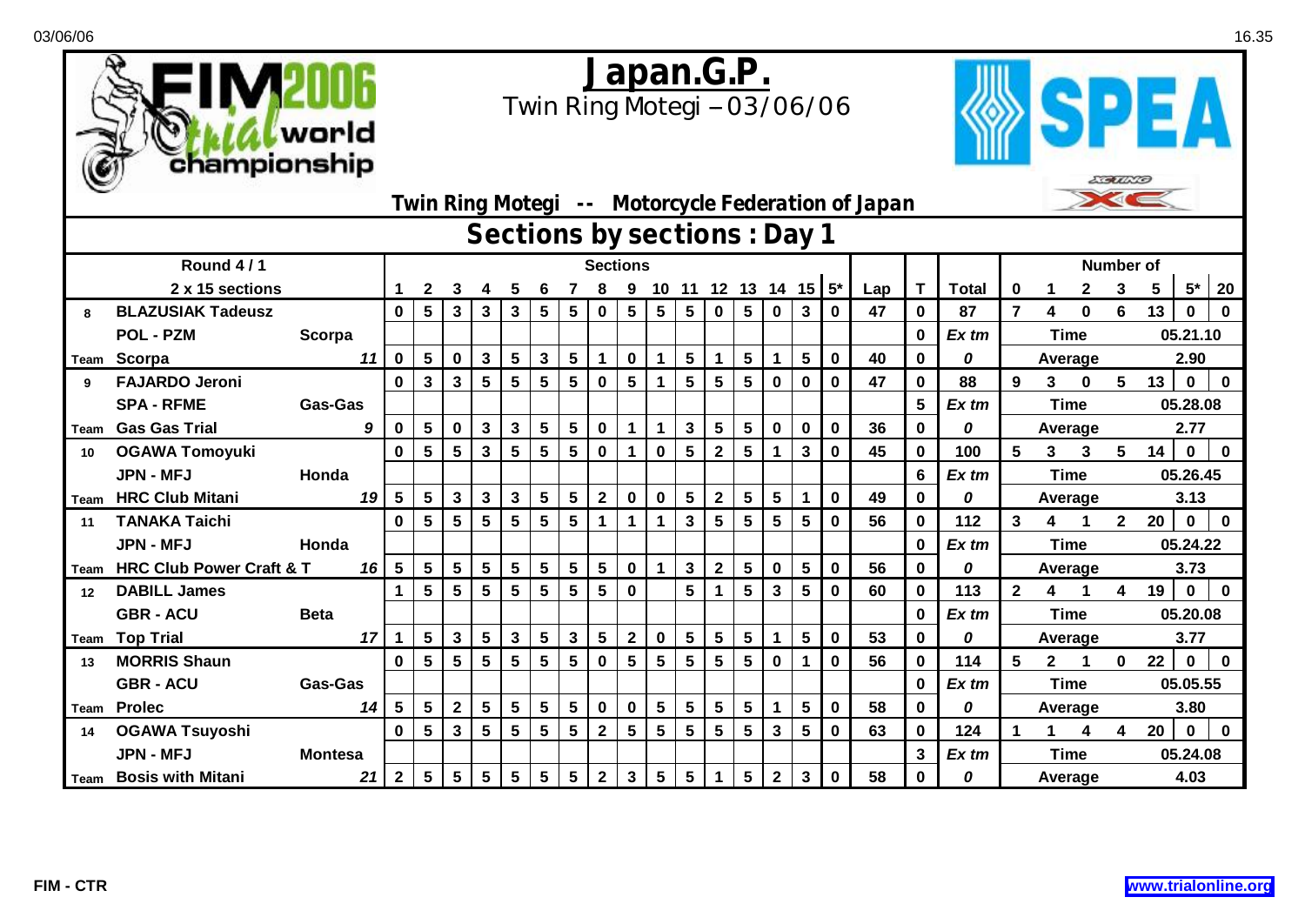



|      | $\sum_{i=1}^{n}$<br>Twin Ring Motegi -- Motorcycle Federation of Japan |                 |    |                |   |                 |                         |                 |                 |                         |                         |              |                 |                 |                 |                  |                         |                         |             |     |             |              |              |              |          |              |          |             |          |  |  |
|------|------------------------------------------------------------------------|-----------------|----|----------------|---|-----------------|-------------------------|-----------------|-----------------|-------------------------|-------------------------|--------------|-----------------|-----------------|-----------------|------------------|-------------------------|-------------------------|-------------|-----|-------------|--------------|--------------|--------------|----------|--------------|----------|-------------|----------|--|--|
|      | Sections by sections : Day 1                                           |                 |    |                |   |                 |                         |                 |                 |                         |                         |              |                 |                 |                 |                  |                         |                         |             |     |             |              |              |              |          |              |          |             |          |  |  |
|      | Round 4/1                                                              | <b>Sections</b> |    |                |   |                 |                         |                 |                 |                         |                         |              |                 |                 |                 | <b>Number of</b> |                         |                         |             |     |             |              |              |              |          |              |          |             |          |  |  |
|      | 2 x 15 sections                                                        |                 |    |                | 2 | 3               |                         | 5               |                 |                         |                         |              | 10 <sub>1</sub> |                 | 11 12 13 14     |                  |                         | $15 5*$                 |             | Lap | $\mathbf T$ | <b>Total</b> | 0            |              |          | 3            | 5        | $5*$        | 20       |  |  |
| 15   | <b>NOZAKI Fumitaka</b>                                                 |                 |    | 5              | 5 | $\bf{0}$        | $5\phantom{.0}$         | 5 <sup>5</sup>  | $5\phantom{.0}$ | $5\phantom{.0}$         | $5\phantom{.0}$         | 5            | 5               | 5 <sup>5</sup>  | 5 <sub>1</sub>  | $5\phantom{.0}$  | $5\phantom{1}$          | 5                       | $\mathbf 0$ | 70  | 0           | 125          | 4            | 0            |          |              | 24       | 0           | 0        |  |  |
|      | <b>JPN - MFJ</b>                                                       | Yamaha          |    |                |   |                 |                         |                 |                 |                         |                         |              |                 |                 |                 |                  |                         |                         |             |     | $\bf{0}$    | Ex tm        |              | <b>Time</b>  |          |              |          | 05.26.40    |          |  |  |
| Team | Fumitaka Yamaha<br>12                                                  |                 |    |                | 5 | $\mathbf 0$     | $\sqrt{5}$              | $5\phantom{.0}$ | 5               | $5\phantom{.0}$         | $5\phantom{1}$          | $\mathbf 0$  | $5\phantom{.0}$ | $5\phantom{.0}$ | $\overline{2}$  | 5                | 5                       | $\mathbf{3}$            | $\mathbf 0$ | 55  | 0           | 0            |              | Average      |          |              |          | 4.17        |          |  |  |
| 16   | <b>SHIBUYA Isao</b>                                                    |                 |    | $\mathbf{2}$   | 5 | 5               | 5                       | 5               | 5               | $5\phantom{.0}$         | 5                       | 5            | 5               | $5\phantom{.0}$ | $5\phantom{.0}$ | 5                | $\mathbf 0$             | 5                       | $\mathbf 0$ | 67  | $\mathbf 0$ | 129          | $\mathbf{2}$ | $\mathbf 0$  | 3        | 1            | 24       | $\mathbf 0$ | $\bf{0}$ |  |  |
|      | <b>JPN - MFJ</b>                                                       | <b>Sherco</b>   |    |                |   |                 |                         |                 |                 |                         |                         |              |                 |                 |                 |                  |                         |                         |             |     | $\bf{0}$    | Ex tm        |              | <b>Time</b>  |          |              |          | 05.14.35    |          |  |  |
| Team | Shibuya                                                                |                 | 15 | $\mathbf{2}$   | 5 | $5\phantom{.0}$ | $5\phantom{.0}$         | 5               | 5               | $5\phantom{.0}$         | $5\phantom{.0}$         | $\mathbf{2}$ | $\mathbf{3}$    | 5               | $5\phantom{.0}$ | 5                | $\mathbf 0$             | 5                       | 0           | 62  | $\bf{0}$    | 0            |              | Average      |          |              |          | 4.30        |          |  |  |
| 17   | <b>ONISHI Kazuhiro</b>                                                 |                 |    | $\bf{0}$       | 5 | 5               | 5                       | 5               | 5               | 5                       | $5\phantom{.0}$         | 1            | 5               | 5               | 3               | 5                | $5\phantom{1}$          | 5                       | $\mathbf 0$ | 64  | $\bf{0}$    | 133          | $\mathbf{2}$ |              | 0        | $\mathbf{2}$ | $25\,$   | $\bf{0}$    | $\bf{0}$ |  |  |
|      | <b>JPN - MFJ</b>                                                       | Honda           |    |                |   |                 |                         |                 |                 |                         |                         |              |                 |                 |                 |                  |                         |                         |             |     | $\bf{0}$    | Ex tm        |              | <b>Time</b>  |          |              | 05.31.48 |             |          |  |  |
| Team | <b>HRC Club Power Craft &amp; K</b>                                    |                 | 28 | 0              | 5 | $5\phantom{a}$  | $5\phantom{1}$          | 5               | 5               | 5                       | $5\phantom{.0}$         | 5            | $5\phantom{.0}$ | $5\phantom{.0}$ | $5\phantom{.0}$ | 5                | $5\phantom{.0}$         | $\mathbf{3}$            | $\mathbf 0$ | 68  |             | 0            |              | Average      |          |              |          | 4.40        |          |  |  |
| 18   | <b>IUCHI Masataro</b>                                                  |                 |    | 5              | 5 | $5\phantom{.0}$ | 5                       | $5\phantom{.0}$ | 5               | $5\phantom{.0}$         | $\overline{\mathbf{5}}$ | $\mathbf 3$  | $\mathbf 0$     | $5\phantom{.0}$ | $5\phantom{.0}$ | 5                | $5\phantom{.0}$         | 5                       | $\mathbf 0$ | 68  | $\mathbf 0$ | 141          |              | $\bf{0}$     | $\bf{0}$ | 4            | $25\,$   | $\mathbf 0$ | $\bf{0}$ |  |  |
|      | <b>JPN - MFJ</b>                                                       | Honda           |    |                |   |                 |                         |                 |                 |                         |                         |              |                 |                 |                 |                  |                         |                         |             |     | 4           | Ex tm        |              | <b>Time</b>  |          |              |          | 05.30.30    |          |  |  |
| Team | <b>Iuchi Pegasus</b>                                                   |                 | 22 | 5              | 5 | $5\phantom{.0}$ | $\sqrt{5}$              | $5\phantom{.0}$ | $\mathbf{3}$    | $\sqrt{5}$              | $\mathbf{3}$            | $\mathbf{3}$ | $5\phantom{.0}$ | $5\phantom{.0}$ | $5\phantom{.0}$ | $5\phantom{.0}$  | $\overline{\mathbf{5}}$ | $5\phantom{.0}$         | $\mathbf 0$ | 69  | 0           | 0            |              | Average      |          |              |          | 4.57        |          |  |  |
| 19   | <b>OKAMURA Masatoshi</b>                                               |                 |    | 5              | 5 | 5               | 5                       | 5               | 5               | 5                       | 1                       | 5            | 5               | $5\phantom{.0}$ | 5               | 5                | $5\phantom{.0}$         | 5                       | $\bf{0}$    | 71  | $\bf{0}$    | 146          | $\bf{0}$     | 1            | $\bf{0}$ | 0            | 29       | $\mathbf 0$ | $\bf{0}$ |  |  |
|      | <b>JPN - MFJ</b>                                                       | Scorpa          |    |                |   |                 |                         |                 |                 |                         |                         |              |                 |                 |                 |                  |                         |                         |             |     | $\bf{0}$    | Ex tm        |              | <b>Time</b>  |          |              |          | 05.19.49    |          |  |  |
| Team | Top Dogs S.156                                                         |                 | 27 | 5              | 5 | $5\overline{)}$ | $5\phantom{a}$          | 5               | $5\phantom{.0}$ | $5\phantom{1}$          | $5\phantom{1}$          | 5            | $5\phantom{a}$  | $5\phantom{.0}$ | $5\phantom{.0}$ | 5                | $5\phantom{1}$          | 5                       | $\mathbf 0$ | 75  | $\mathbf 0$ | 0            |              | Average      |          |              |          | 4.87        |          |  |  |
| 20   | <b>NISHIMOTO Ryota</b>                                                 |                 |    | 5              | 5 | 5               | $5\phantom{1}$          | 5               | 5               | $5\phantom{.0}$         | 5                       | 5            | 5               | $5\overline{)}$ | $5\phantom{.0}$ | 5                | $5\phantom{.0}$         | 5                       | $\bf{0}$    | 75  | $\bf{0}$    | 146          | 0            | $\bf{0}$     | 0        | 2            | 28       | $\bf{0}$    | $\bf{0}$ |  |  |
|      | <b>JPN - MFJ</b>                                                       | <b>Scorpa</b>   |    |                |   |                 |                         |                 |                 |                         |                         |              |                 |                 |                 |                  |                         |                         |             |     | $\bf{0}$    | Ex tm        |              | <b>Time</b>  |          |              |          | 05.27.12    |          |  |  |
| Team | <b>YSP Keiyo Racing</b>                                                |                 | 25 | 5              | 5 | $5\phantom{a}$  | $\overline{\mathbf{5}}$ | 5               | 5               | $\overline{\mathbf{5}}$ | $\mathbf{3}$            | $\mathbf 3$  | $5\phantom{.0}$ | $5\phantom{.0}$ | 5               | 5                | $5\phantom{.0}$         | $\overline{\mathbf{5}}$ | $\mathbf 0$ | 71  | $\bf{0}$    | 0            |              | Average      |          |              | 4.87     |             |          |  |  |
| 21   | <b>TAKEYA Kenji</b>                                                    |                 |    | 5              | 5 | 5               | 5                       | 5               | 5               | 5                       | $5\phantom{.0}$         | 3            | 5               | $5\phantom{.0}$ | 5               | 5                | 5                       | $5\phantom{.0}$         | $\bf{0}$    | 73  | $\bf{0}$    | 148          | $\bf{0}$     | $\mathbf{0}$ | $\bf{0}$ |              | 29       | $\mathbf 0$ | $\bf{0}$ |  |  |
|      | JPN - MFJ                                                              | Honda           |    |                |   |                 |                         |                 |                 |                         |                         |              |                 |                 |                 |                  |                         |                         |             |     | $\bf{0}$    | Ex tm        |              | <b>Time</b>  |          |              |          | 05.21.09    |          |  |  |
|      | <b>Team</b> QCT Meiwa Racing                                           |                 | 30 | $5\phantom{1}$ | 5 | $5\phantom{.0}$ | $5\phantom{1}$          | 5               | $5\phantom{.0}$ | $5\phantom{.0}$         | $5\phantom{.0}$         | 5            | $5\phantom{1}$  | $5\phantom{.0}$ | $5\phantom{.0}$ | $5\overline{)}$  | 5                       | $5\phantom{.0}$         | $\bf{0}$    | 75  | $\bf{0}$    | 0            |              | Average      |          |              |          | 4.93        |          |  |  |